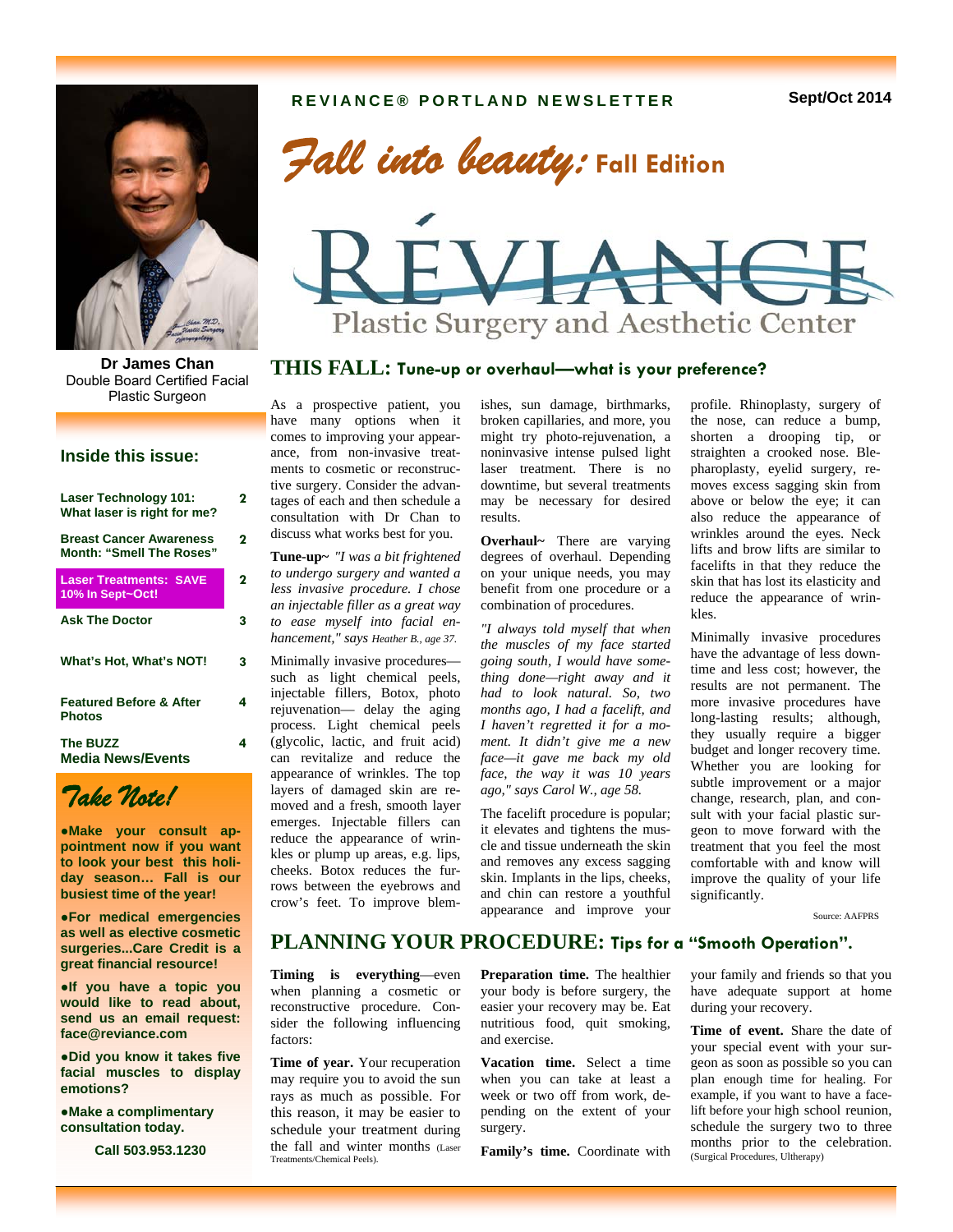

*Fall is the perfect time to resurface skin after summer sun and outdoor activities come to an end! Find out which laser may be right for you!* 

**LASER SKIN RESURFACING 10% OFF SEPT~ OCT SPECIAL!** 

Call our office today for special savings! We are featuring all of our laser treatments at **10% off!** Just mention "newsletter promo" when you call!

**Office: 503.953.1230** 





Jane Iredale - THE SKIN CARE MAKEUP® is once again supporting of the work of key breast cancer awareness charities with the launch of a limited edition product, Smell the Roses. *3.0 fl oz \$29.00* 

# **LASER TECHNOLOGY 101:**

**What type of skin resurfacing laser is right for me?**

**Laser technology is usually the best way to correct fine lines, wrinkles, sun damage and age spots but, how do you know which laser is right for you?** 

Many of our patients come to our office confused. There are so many different trademark names for lasers, all claiming to do the same thing– resurface, tone and tighten the skin. Some seem to work...and some fail miserably. Why is this? Once you understand how lasers work and what makes them different you will have a better understanding of what technology is right for you, avoiding failure, making you feel good about the money you spent.

The bottom line is, lasers DO work if you choose the right one for your specific needs. Here is you first lesson, Laser Technology 101:

**What is a laser?** A laser is a beam of light that selectively transfers energy into the tissue to treat the skin. The light beam can be varied in intensity and pulse duration. The wavelength and power output of a particular laser determines how it is applied medically. Your facial plastic surgeon will choose the laser based on what is being treated, skin type and color, and patient expectations.

**How many types of lasers are there?** There are two types of lasers, ablative and nonablative, and they work very differently on your skin. Ablative—which means skin removing—lasers produce an infrared light that heats water within the surface layers of the skin (epidermis) causing both the water and the tissue to vaporize. At the same time, the laser heats the underlying skin (dermis), breaking down old collagen and stimulating new collagen to form.

The depth of laser resurfacing is dependent upon the light wavelength, power utilized, and pulse duration. New skin that is tighter and smoother forms as the skin heals. A procedure using an ablative laser is much more invasive; this means that the treatment is more intense and will require a longer recovery period. The advantage is that the laser can treat more extensive wrinkles, scars, etc., with usually one treatment, with the best results.

The carbon dioxide laser (CO2) was one of the earliest, ablative gas lasers to be developed and is still widely used today in a fractionated form. The fractionated CO2 laser separate the laser light into separate beams that treat a portion of the skin's surface. It can target specific zones deep in the skin and provide quicker healing. In most cases one session is enough and the results are well worth the social downtime.

Lighter ablative lasers are Erbium and ND:YAG lasers that are lower energy devices. These lasers have a crystal that the light passes through in order to focus the energy for the desired effect. The energy of the laser beam passes through the epidermis with less damage and stimulates collagen production underneath in the dermal layer. The collagen growth may improve skin tone, texture, and fine wrinkles however, these lasers usually require multiple treatments with less recovery and can not be compared to CO2 laser results. These lasers are good for patients who need minimal correction and for overall skin care maintenance.

Light-based devices, e.g., Intense Pulsed Light (IPL), use flashes of light and is technically not a laser. It is noninvasive and improves hyperpigmentation– age and sun spots-and stimulates the dermal tissue to help tighten underlying skin. Repeated treatments are necessary in order to achieve the desired results and may be referred to as photo rejuvenation.

In conclusion, technological and technique advancements will lead to new applications and new generations of lasers. Your treatment should be customized based on your goals and tolerance for downtime and risks. Discuss your options with Dr. Chan to ensure the results will meet your expectations and that your dollar was well spent.

# **SEPT-OCT: Breast Cancer Awareness Month**

**Smell The Roses~ Featuring Jane Iredale Cosmetics** 

Everyone needs to smell the roses more often, to get off the treadmill, take a deep breath and appreciate life. That's why Smell The Roses was born. Jane Iredale Cosmetics wants to give every woman a simple way to have that little break in their day when they can feel refreshed and alive. This is your sweet reminder to find time for yourself. Jane Iredale Cosmetics is launching a limited edition of Smell The Roses Hydration Spray. **100% of profits from the sales are donated to Living Beyond Breast Cancer.** This facial spritz has organic Rose Damascena Flower Water, Rose Flower Oil and Extracts, is good for any skin type, is refreshing and uplifting. Come by our office and sample this exhilarating spritz for an

overall feeling of well-being.

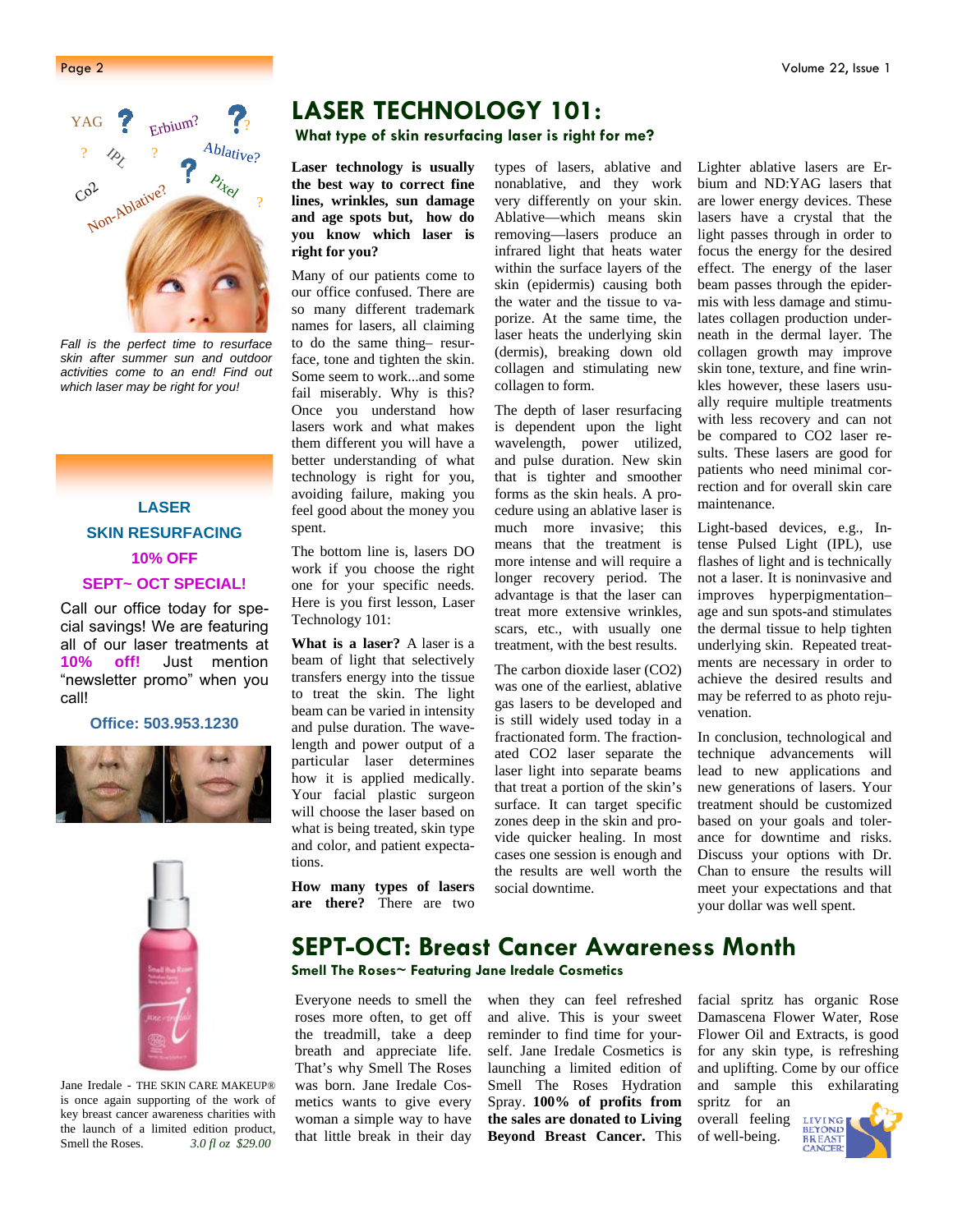# **ASK THE DOCTOR**

**By Dr James Chan** 

**1. With my cheeks sagging my once poreless skin now has stretchy large pores. I have read on both Fraxel & Ulthera. Which is better for tightening/ pore shrinkage & general skin texture smoothing and can they be used together?** 

Ultherapy treats underneath the skin so it will do nothing for hyper-pigmentation, and very little for texture, fine lines, wrinkles or pore size but, it does tighten and lift skin. So, it's a great treatment to combine with laser skin resurfacing because the laser treats the surface of the skin. The best treatment/technology for laser skin resurfacing is a CO2 fractional laser. This laser is considered the most effective treatment for combating wrinkles, aging, and many other skin imperfections on the surface level. It's important to consult with a board certified facial plastic surgeon to see if you are a good candidate for either Ulthera or laser skin resurfacing and to discuss the possible risks and benefits of both.

**2. I had a consultation with a board certified plastic surgeon regarding my "turkey neck". My worry is that my child's wedding is in four months. He assured me I would be healed/ recovered by then, although maximum improvement would be at the 1 year mark. Should I believe that I will be photo ready for my sons wedding in three or four months?** 

Although, the final results of a facelift can take 6-12 months to develop, most patients are presentable around 10-14 days. Most of my patients feel confident in

**WHAT'S HOT… WHAT'S NOT!** 

#### 1. SKIN RESURFACING

Fall is the perfect time to erase summer sun damage, fine lines, wrinkles and age spots. Smooth, youthful healthy skin is SUPER HOT!

2. ELTA MD FOAMING FA-CIAL CLEANSER®

returning to their everyday activities within 2 weeks post proce-

Since you have four months before your child's wedding, you should have more than ample time to be photo ready. I would discuss your timeline with a board certified Facial Plastic Surgeon and make sure you understand the procedure and re-

**3. I have received 2 - 3 syringes of Juvederm filler to my lips 4 times over the past year. I love the effect, but after 1 month from initial injection date, the filler seems to dissipate dramatically, especially after adding 1 hour workouts 4 x week. Can the workouts be causing this? Is there anything I can do to reduce the dramatic loss of** 

Fillers can be metabolized faster in some patients. This may be true if you work out a lot as your metabolism is increasing. Other causes include genetics—some people are just predisposed to metabolizing certain types of fillers. Available treatment options depend on your desire to plump your lips or fix asymmetries. If you are overall happy with the shape of your lips but desire more volume, I recommend permanent lip augmentation with SurgiSil implants. Lip implants are made of a soft, solid silicone. The implant cannot rupture or deflate, and may be removed at any time. However, if you are trying to plump your lips as well as fix asymmetries you might want to consider fat as that has the potential to last longer. However, with fat, you may still

dure.

covery process.

**filler? Thank you!** 

This is the best foaming cleanser EVER! Apply it like a lotion and it automatically foams and bubbles away cosmetics, dirt and daily grime.

metabolize that as quickly as Juvederm. Either way I recommend consulting with a board certified facial plastic surgeon who can evaluate your anatomy, discuss your desired results and customize a treatment plan to best meet your needs.

## **4. How much recovery time is needed after upper eyelid surgery?**

Recovery time following upper eyelid surgery [Blepharoplasty] varies depending upon the patient and the extent of the surgery. In a simple upper lid Blepharoplasty with skin and only mild amounts of fat being addressed, the recovery is relatively quick. Quick means that you will feel well in a few days but, you can expect bruising and some discoloration of the incision to last longer. Most upper eyelids surgeries take about one week to look presentable.

# **5. Can chin liposuction be done with just a local anesthesia?**

Yes, liposuction under the chin can be performed under local anesthesia. Depending on the skin laxity, the loose skin under your chin may or may not contract back. You may need additional skin tightening treatments. I often will combine liposuction with Ultherapy and have found that to help with the skin laxity. Depending on the amount of skin laxity, sometimes surgery is necessary. I suggest you discuss this with your facial plastic surgeon.

*If you have a question you would like answered, email it to revianceportland@reviance.com* 

 *Dr James Chan is available for consultations on select weekdays. Call our office for scheduling opportunities.* 

# **HOT NOT!** 3. MAKEUP THAT CLOGS

Thick gooey makeup IS OUT! Be good to your skin with Jane Iredale mineral makeup. All natural, no preservatives and a natural sunscreen… Look HOT this fall!



**Dr James Chan**  Double Board Certified Facial Plastic Surgeon

*"Trust your face to a board certified facial plastic surgeon!"*

"Enhancing Natural Beauty..."

iane -iredale THE SKIN CARE MAKEUP<sup>®</sup>

Jane Iredale uses the highest quality ingredients available to ensure satisfaction with performance, coverage, application and texture. Our minerals conform to the most current technology available that ensure broad spectrum sun protection.

Jane's success in reaching women of all ages and nationalities is based on the belief that true makeup artistry comes not from trying to make a face conform to the latest fashion trends, but from enhancing the wearer's natural beauty and, as a result, allowing her personality to shine.

Come to Réviance Portland and experience Jane Iredale's full line of cosmetics. During the month of September our VIP facial patients can enjoy a complementary makeover. Call today and ask how you can become a VIP member.

**Réviance Portland VIP About Face Membership Program** 

**503.953.1230**